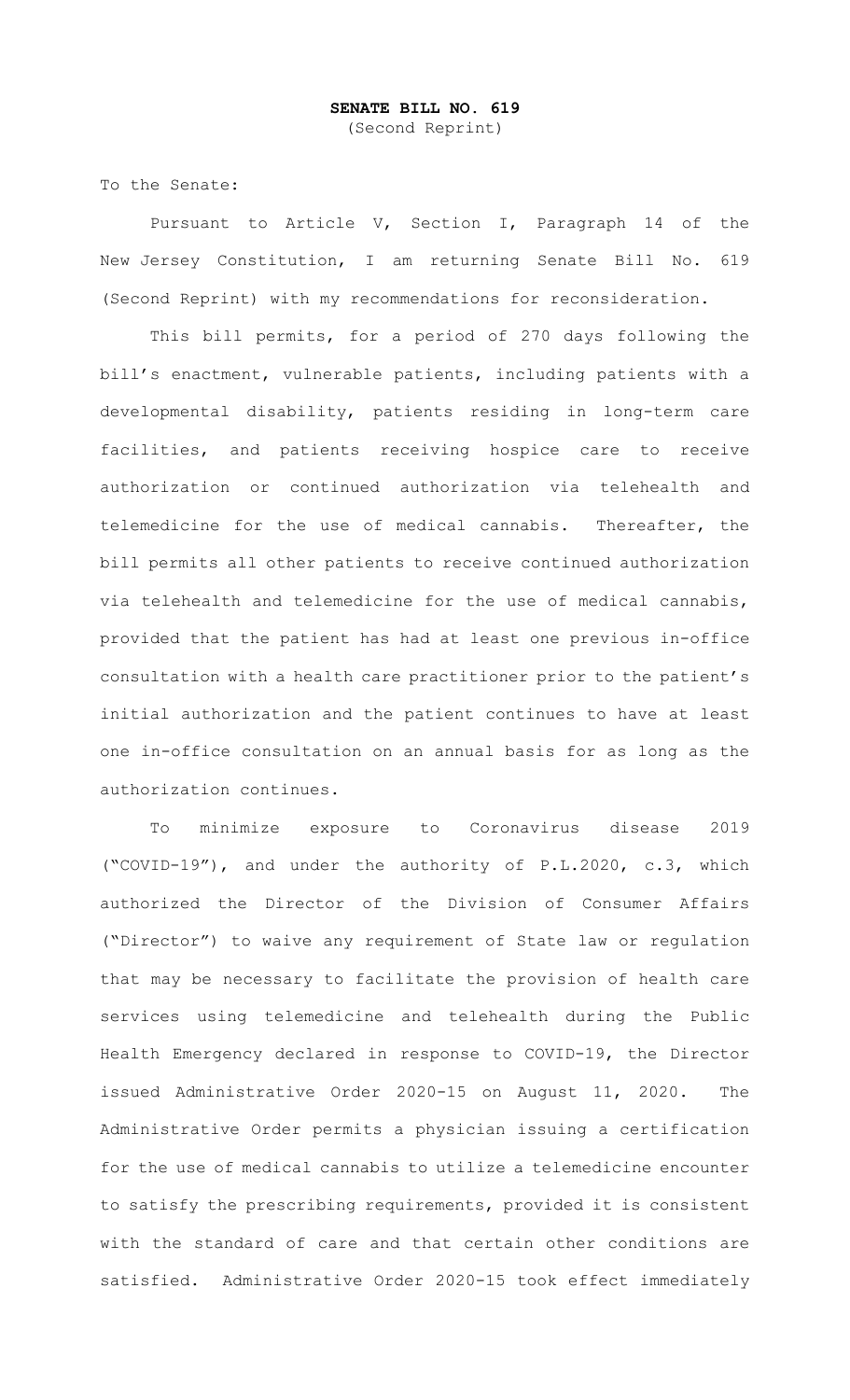and remains in place through the end of the Public Health Emergency and State of Emergency declared in Executive Order No. 103 (2020), or the end of the telemedicine allowance designated by the United States Secretary of Health and Human Services, whichever occurs first.

I commend the bill's sponsors for working to facilitate access to medical cannabis for those who need it and I agree that telehealth authorization should continue even after the emergencies in response to COVID-19 are lifted. I am concerned, however, that the bill places undue limitations on the use of telehealth in this context that are overly restrictive and unnecessary for patient safety. For example, the bill would immediately, and for a period of nine months, disqualify many patients who have been successfully utilizing telehealth and telemedicine services in accordance with the authorization provided by the Director's Administrative Order. These patients would subsequently be required to submit to mandatory in-person office visits when their eligibility resumes. I do not agree with resurrecting old barriers to access, particularly as the pandemic continues.

I am therefore recommending revisions that will mirror the broad telehealth and telemedicine authorization granted in the Administrative Order. My amendments will authorize telehealth and telemedicine for all patients, provided it is otherwise consistent with the standard of care. Importantly, my revisions allow practitioners to require in-person visits either as part of the initial consultation or the continued authorization, when the practitioner determines an in-person visit is necessary for a particular patient.

 $\mathcal{P}$